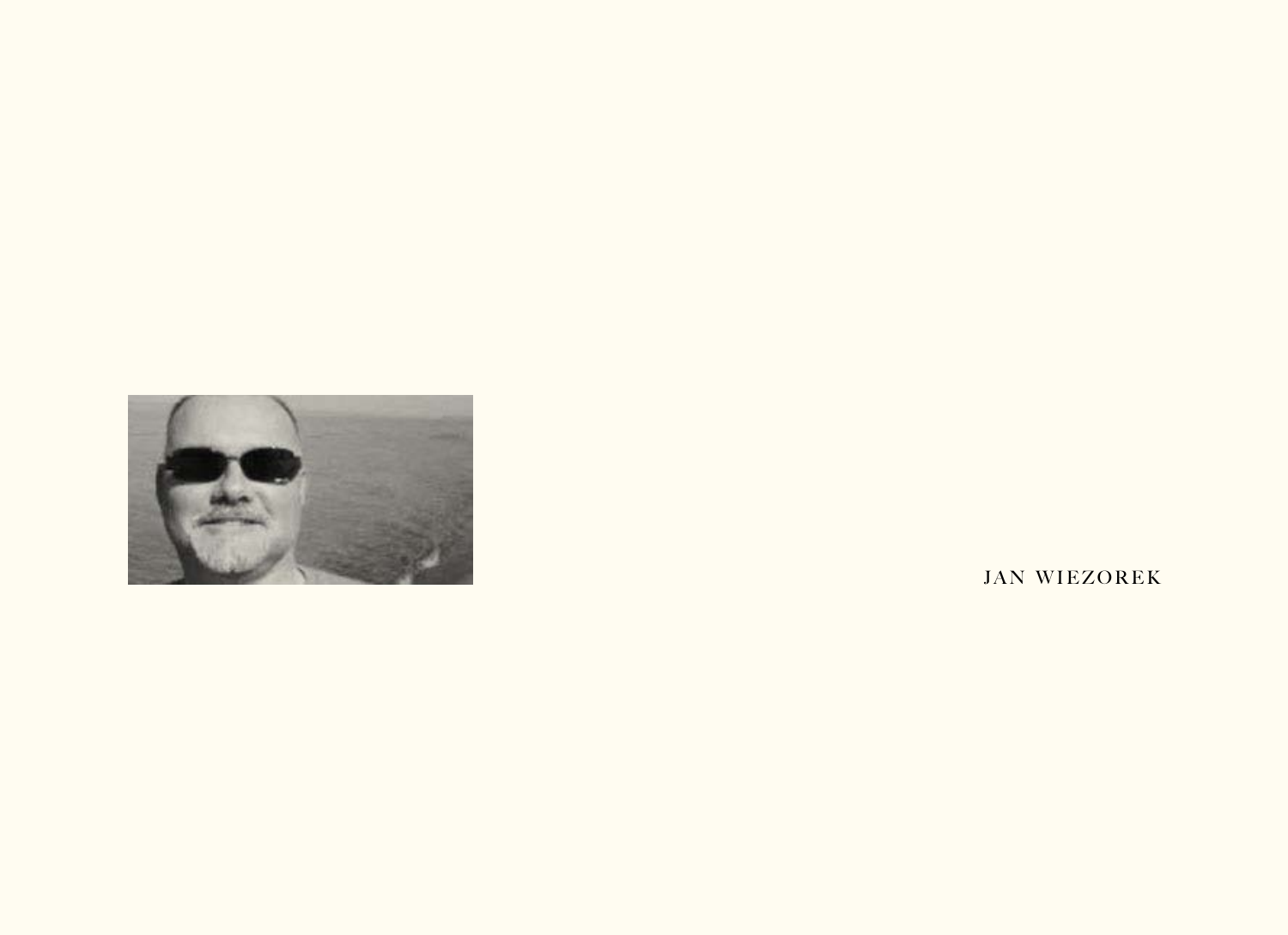## Lunch by Birdbath wiezorek

He nosed around the bookstore for forty-five min-utes waiting for the appreciation luncheon with the museum director. Stacks of books piled in selective units on white laminate tables. Wondered why his books weren't displayed. The congratulatory letter said Ms. Tattia Termquist would welcome them, the three asked to assemble for this added affair. The last one was a miserable event, not the reading he had hoped. The suggestion of a thank-you luncheon gave him gas.

Walked up to the desk. She'd be here soon. Please take a seat. Four Barcelona chairs like the ones in his condo lobby. Originality be damned, he thought.

A child in a pink jumper ran to him and smiled. He gave no expression, but then offered his hand. She stuck her tongue out and ran back to mother, feet paddling the granite with a duck-waddling expression that sounded throughout the Hall of Eternal Waiting. The mother approached and said something about upsetting her child.

He stood, left the woman and brat, and walked toward the exit, but saw Raquel and Chuck arriving.

"Nice to see you," Paz said. At once Tattia approached and took all three of them through the white door with the elongated, brushed-chrome handle, down the suspended stairs—hanging by threads of steel—to the lower level overlooking a Romanesque-style garden, with thick arches, a formal fountain, private table, and yellow finches taking a bath. They sang up and down, back and forth with their birdlike scales, presenting complex, cheery notes in counterpoint to the fountain bubbles and water plops.

"Paz, what a pleasure," the director said, his salt-andpepper beard crumbed with bread.

Paz extended his hand and gave a brief bow, about to say something, anything, but the moment came and went. The director wiped his face and turned to greet Raquel and Chuck.

The four of them sat on iron patio chairs, green. Chuck gave Tattia a wink before she parted, crossing the garden of magnolia blossoms, russet sweet-potato vines, and ivy crawling up the arches. The four sat uncomfortably on the iron, and Paz wondered whether the chair was clean. Patina disguises dirt.

"Just wanted to say thanks to you all for sharing your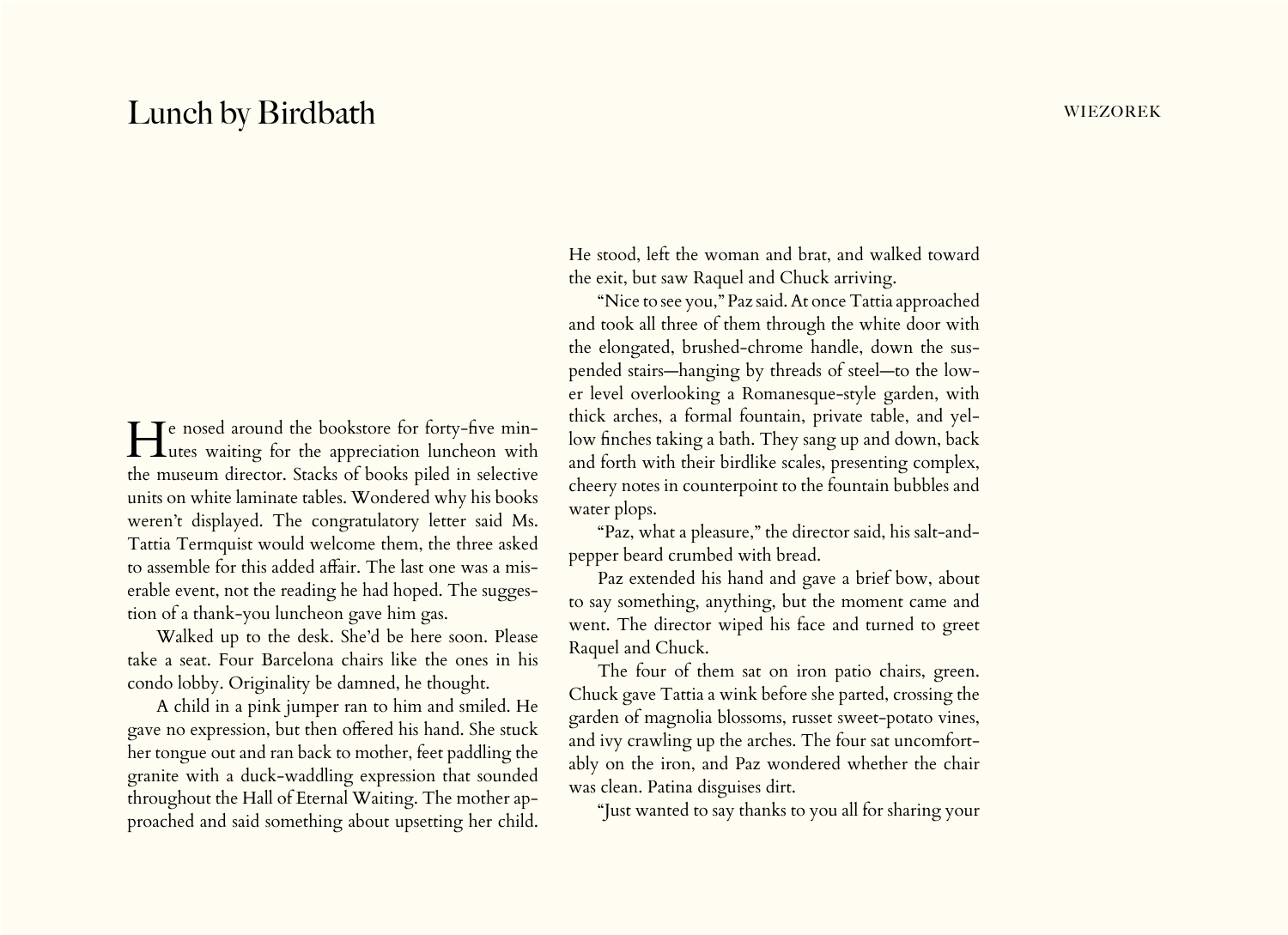talents with us," the director said. Chuck cleared his throat on a bit of French bread that went down wrong, and Raquel smiled, but dropped the napkin, her head bending down toward the stonework, where a creeper chose to take over and bridge the gaps. She giggled on her way up.

Paz told the director how enjoyable it all was, meaning none of it. "Had some problem with the mic, and the crowd seemed nonplussed by it all," Paz added.

"By *my* mic or *your* reading?" the director asked.

That's just the thing. The director hadn't attended. Missed their reading entirely. Here he was, expecting the three of them to carry the weight of his new public programs. No introductions given. Limited publicity. Was this position really right for him? Paz asked himself. It was akin to the public attending a party and having to guess the identities of those for which the gala was thrown. What was their significance, if any? No wonder it was all fouled up. Paz thought to himself. Never mind. Not worth discussing now.

"Yes, the mic," Paz said. He imagined himself in a museum auditorium for a reading and only hearing every third word. He thought about that tour he took to southeast China, the one where the guide's English was so bad. All he could do was listen to endless descriptions

of nothingness. A speechless finger pointing in the general direction of southeast would have sufficed. He sat on covered-plastic chairs and ate mediocre luncheon fare at a hotel with a distinct smell.

"It was the mic," he emphasized again. At least the museum's garden was pleasant enough, he thought, eying the finch whose bathing brought splashes ever closer to his arugula.

Paz thought back to another public reading he attended, the one where the poet rocked on the sides of his sneakers and whispered so no one could hear. Frustrating.

"I should have spoken up," Paz said. But it occurred to him that he should have told the director he wasn't as young as he used to be. He had a voice for the theatre once, one that a reviewer insisted was too loud. (There you go. Are things ever right?) Now his gravel throat gave out without warning, and his caved lungs stopped short, making his narration halt mid-air, even as he squeezed out the last phonemes of a syllable, hoping to be heard at all.

The forks all round hit the bottom of the glass salad bowls. Raquel, whose nails were a fashion statement in themselves, fumbled with her thumbs. They chased each other on the iron tabletop; the silver-and-black metallic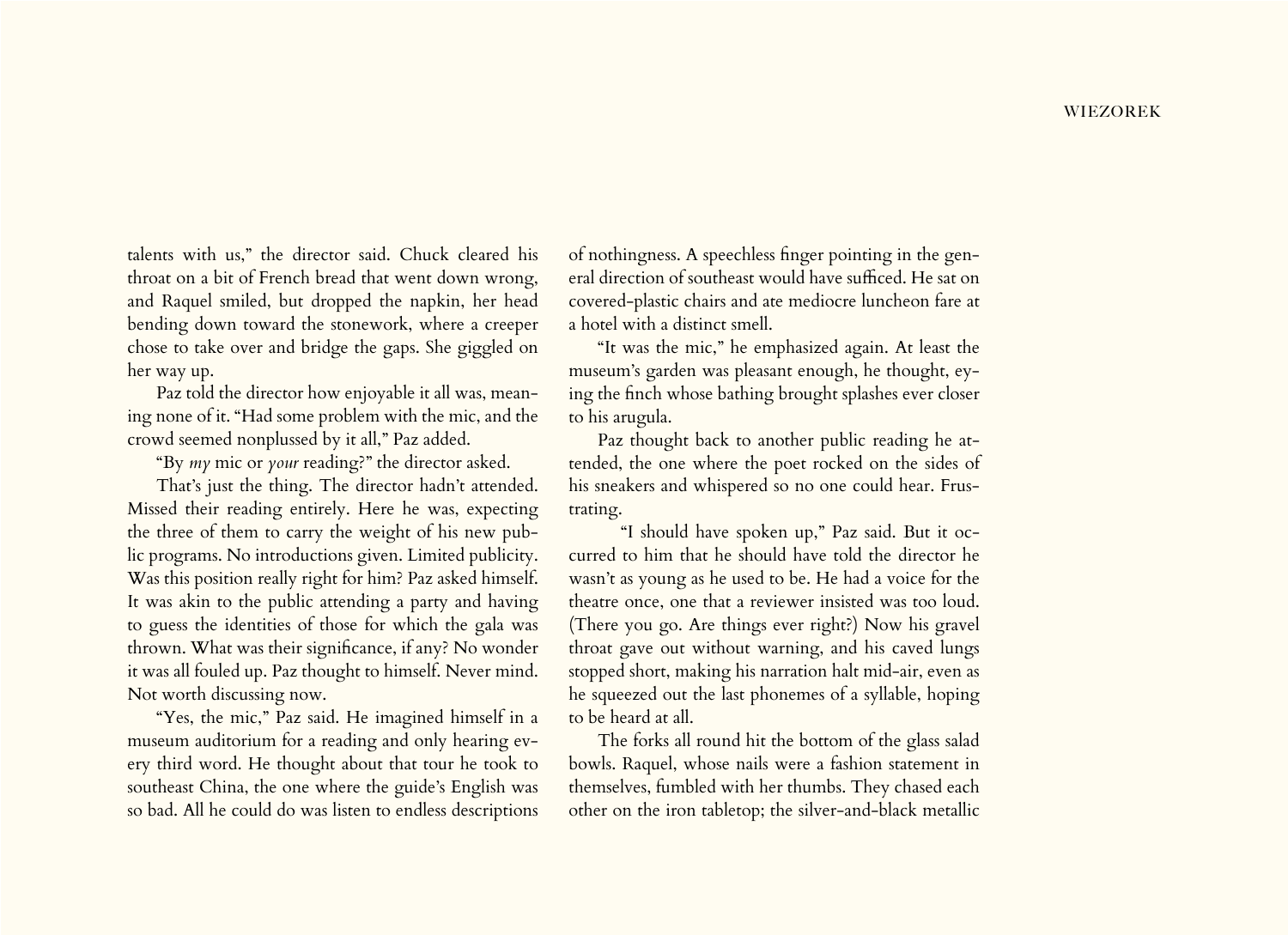of her fingernails twisted themselves into a pattern that mocked the rings of a raccoon's tail.

Paz was brought back to his grandmother's own nails from her years of hard work on the farm, with ridges on them, sounding like castanets, one nail clicking against the next or clacking upon the work table, all to kill time while cooling off on the slanted back porch.

Chuck excused himself and pulled out the green iron for Raquel. Said something about missing an appointment, but it was indistinct over the solid scrape of iron across flagstones and Raquel's girlish giggle. The two looked down and dashed early.

"Yes, well, we appreciate professionalism, and we expect fine readers. Isn't that what you do?" the director asked.

 "With proper support," Paz said. His face gave way to upturned ringlets, like the sprays that wash across the rocks out beyond a pier. That left the director and Paz smiling at each other to fill the time and space from one munch of smoked-salmon pasta to the next.

The director eyed left and right. Paz twitched and his back end itched. The director grabbed his stomach. Paz rubbed his nose. The finch alighted and returned.

The scene was two men managing themselves in front of each other. Short gestures and grimaces bal-

anced the smooth concrete wall of this inner sanctum over which taxicab honks leapt and bus exhaust fumed into the dignity of two men, strutting frontally, at odds with each other, like two athletes adjusting themselves in a locker-room mirror. Paz hoped as much, but he wasn't playing. He wasn't a competitor.

The director sat massaging his gut and chest. One of the two men burped—or worse. The finch flew off, but returned for a second bath.

"Perhaps you'll be back, of course, after we hear from our patrons," the director said, raising his right cheek off the chair. Paz observed his own reflection in a silver bread tray, craggy lines like scars near the eye sockets and spots around his crow's feet.

It was during their walk to the men's room that Paz saw the director's face turn sour, as if he had sucked a significant lemon drop. Maybe the greasy chorizo had backfired and flamed up the director's esophagus. The man clamped himself like a husband who had suffered all-night diarrhea.

At the sink Paz washed his hands and face and grabbed a brown paper towel. He combed his eyebrows and waited a moment for the director. No sound came from the stall.

Paz noticed how he had managed to wet his white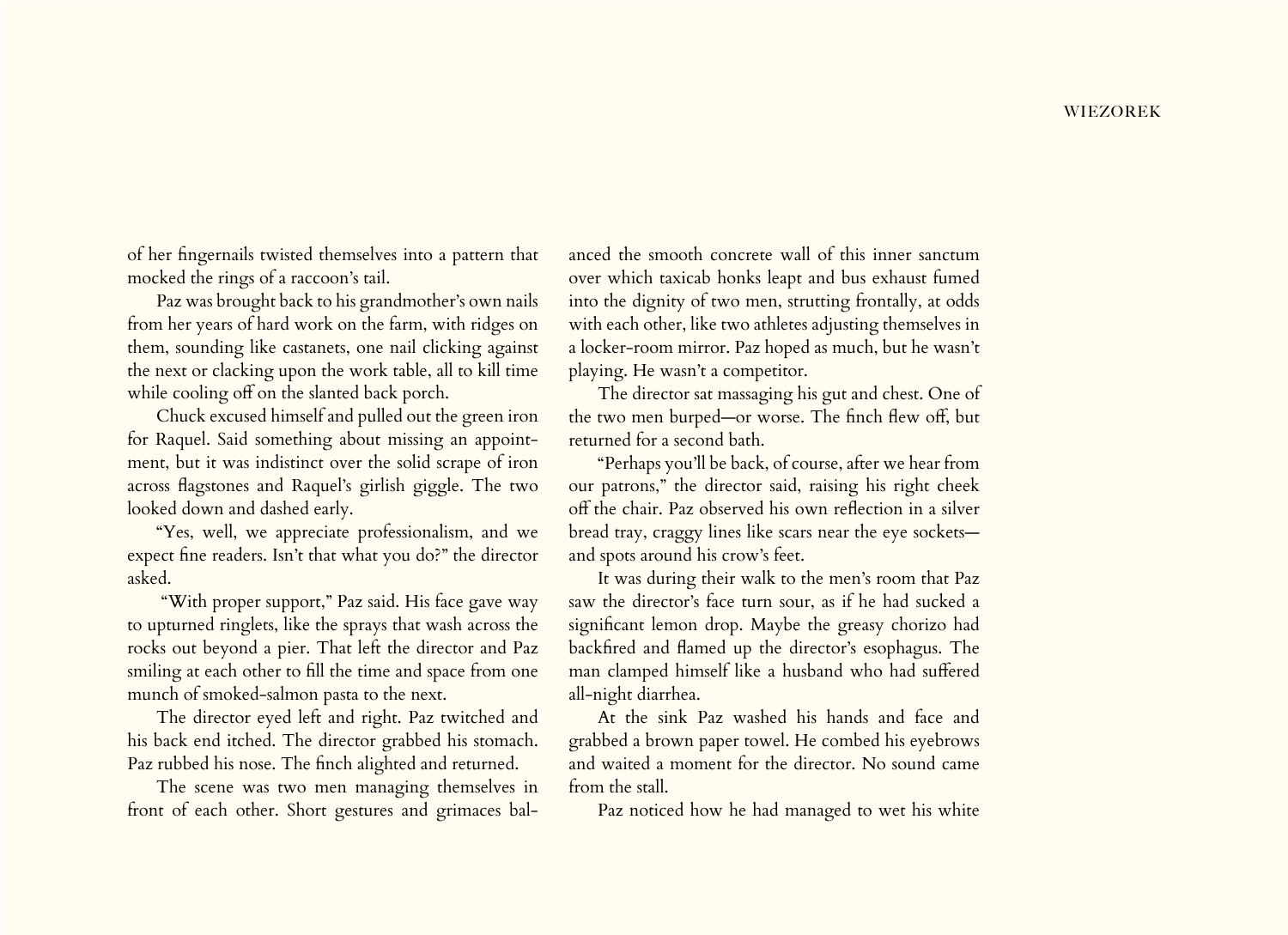shirt with water from the sink. Paz understood the frequency with which he could mess his clothes, either at table or faucet. His sigh traveled across the tiled surfaces. Salad oil had stained the cotton fibers, too.

During his shirt-cleaning episode with pink soap, water, and brown paper for use as a blotter, Paz theorized that bathrooms are public areas for the most private discourse between mind and body. The door closes, but it hides no sound; it augments it. And what one hopes to keep private blurts out as unintentional, interpersonal communication.

Like a voice that gives way in an underpass, Paz heard the director at last, relieved and chirpy. He sang a melody that grunted its way throughout the men's room, from stall to complete satisfaction. An old Negro spiritual was what Paz heard. He felt ashamed to think of it in those dated terms, but there is was, and those were the words he had come to understand and appreciate: he remembered the smooth harmonies, powerful dynamics, and heartfelt calls and responses that bring a culture together in times of struggle and anguish, leading them to cry for a toehold toward eternity. Somber and catchy, if such a melody can capture all that.

The simple lyrics stopped mid-cadence and a pause gave time for song to resound against porcelain before

continuing again—an ongoing train that rested in the moment to slide open its doors, slither shut, and pull onward, each stop closer to its destination, and each traveling toot more pleased with itself than the last.

Paz recalled an earlier time when, as a young publicist, he had accompanied a famous horn player to the restroom and heard a trumpet solo arrive from the man's nether throat. The thought of it all made him snicker to himself.

Flush, wash, walk, sit. The basic commands led the two men back to rest on the green iron chairs near the birdbath.

As Paz told the story later, he said to the media, "I don't know how to tell you this, but the guy fell from the chair. He just turned ashen.

 "At first, I thought he may have lost balance on those iron legs settling upon flagstones," Paz said, "or maybe he stumbled somehow half attempting to stand."

New guidelines for cardiopulmonary resuscitation highlight chest compression, and that's what Paz did. He called 911. He looked at the eyes staring at him, but not really staring at all. He heard a burp and thought the director would breathe again until it was clear that no breath of air was in the forecast. The director, Paz later learned, was age forty-two, and a search committee has